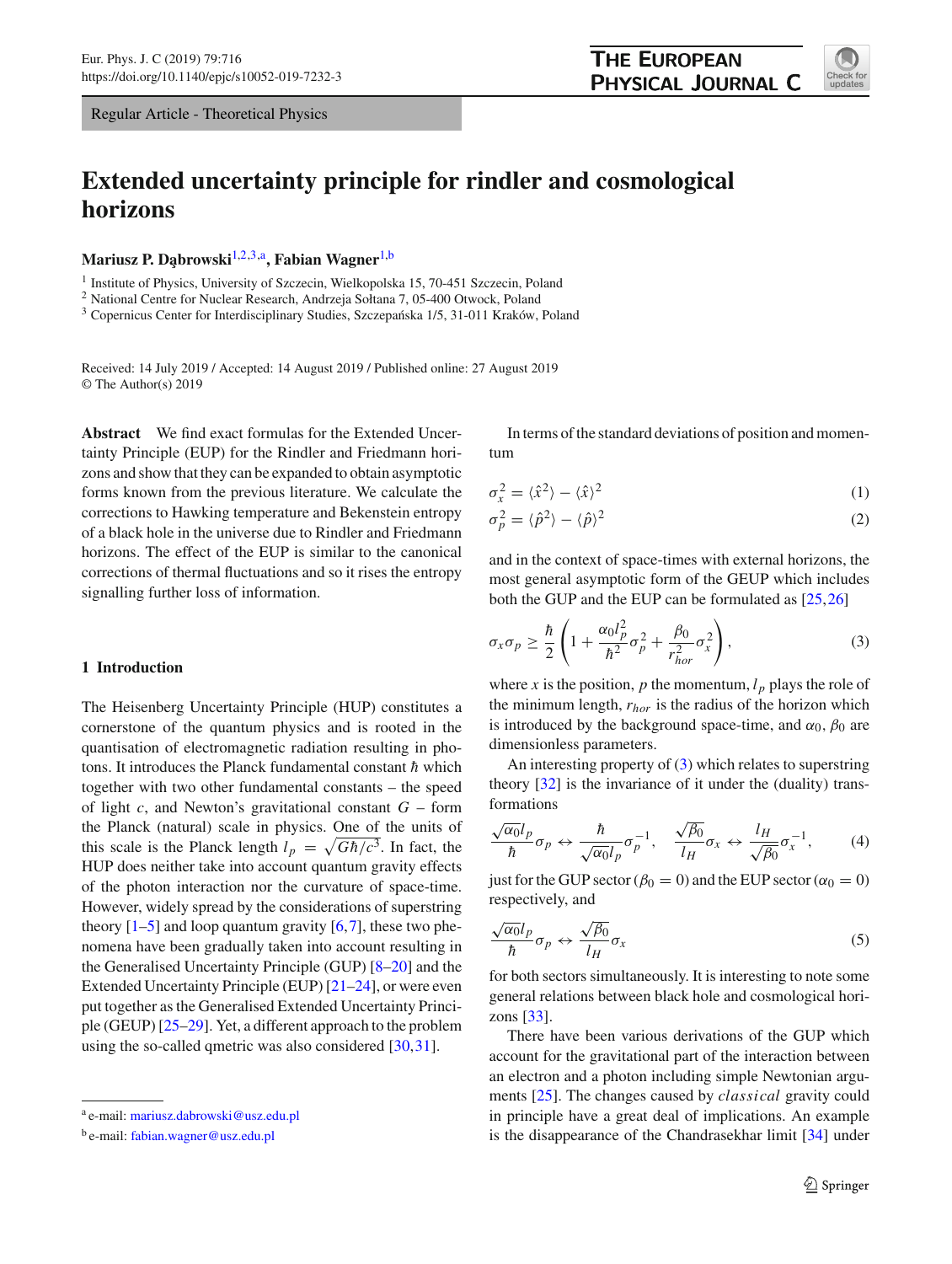the GUP and its recovery under the application of the EUP [\[35](#page-6-16)]. In fact, it emerges that the curvature effect is missing in the GUP and once the EUP is applied, it helps to recover the limit which is an observational fact. However, the most important consequence of the GUP is its influence on the Hawking temperature [\[36,](#page-6-17)[37\]](#page-6-18) and Bekenstein entropy [\[38](#page-6-19)]. In fact, it modifies the black hole evaporation process which ceases under GUP conditions leaving a remnant which stores information [\[39](#page-6-20),[40\]](#page-6-21) giving a possible solution to the information puzzle [\[41\]](#page-6-22).

There have been some attempts to bound the GUP parameter  $\alpha_0$  in [\(3\)](#page-0-2) observationally[\[42](#page-6-23)[–46](#page-6-24)] including the issue of its positivity or negativity [\[14,](#page-6-25)[42](#page-6-23)[,43,43](#page-6-26),[44,](#page-6-27)[47](#page-6-28)[–50\]](#page-6-29). In fact, the microcanonical corrections reduce the entropy and so the parameter  $\alpha_0$  seems to be negative while for the canonical corrections it should be positive [\[18,](#page-6-30)[19](#page-6-31)[,25](#page-6-8)[,48](#page-6-32)]. It is also worth mentioning that there is some analogy between the GUP in particle physics and the solid state phenomena in graphene which could pave the path to experimentally sup-port this idea [\[51\]](#page-6-33).

A very nice, quite rigorous derivation of the EUP based on space-times of constant curvature was presented in Ref. [\[52](#page-7-0)] and it directly shows that even classical gravity alters the uncertainty relation. This had been suggested earlier in the context of geometry and topology [\[53](#page-7-1)[–55](#page-7-2)]. In particular, if we make any measurement, we are certain that the particle we measure is located inside its own universe which thus restricts the uncertainty.

The paper is organized as follows. In Sect. [2](#page-1-0) we present the method of derivation of the EUP from geometrical arguments. In Sects. [3](#page-1-1) and [4](#page-2-0) we present the application of the method for Rindler space and Friedmann universes sliced in a way that the cosmological horizon appears manifestly. Section [5](#page-3-0) describes a way to interpret some of the results as manifestations of Hawking radiation. In Section [6](#page-3-1) we discuss the influence of cosmological horizons onto the Hawking radiation and Bekenstein entropy of a local black hole.

# <span id="page-1-0"></span>**2 Background geometry determined EUP**

The underlying idea of our approach is that the measurement of momentum depends on a given space-time background [\[52](#page-7-0),[54,](#page-7-3)[55\]](#page-7-2). In order to measure the momentum one needs to consider a compact domain *D* with boundary ∂*D* characterised by the geodesic length  $\Delta x$  around the location of the measurement with Dirichlet boundary conditions. Thus the wavefunction is confined to *D*. Note that *D* lies on a spacelike hypersurface. Thus like other quantum gravity effects this method is observer dependent. The method then reduces to the solution of an eigenvalue problem for the wave function ψ:

inside *D* with the requirement that  $\psi = 0$  on the boundary  $\partial D$ ,  $\lambda$  denotes the eigenvalue, and  $\hat{\Delta}$  is the Laplace-Beltrami operator. As we can choose  $\psi$  to be real (the eigenvalue problem is the same for the real and the imaginary part), the Dirichlet boundary conditions assure that  $\langle \hat{p} \rangle = 0$ , and so one can obtain the uncertainty of a momentum  $\hat{p} = -i\hbar \partial_i$ measurement as

<span id="page-1-3"></span>
$$
\sigma_p = \sqrt{\langle \hat{p}^2 \rangle} = \hbar \sqrt{-\langle \psi | \hat{\Delta} | \psi \rangle} \ge \hbar \sqrt{\lambda_1} \tag{7}
$$

where  $\lambda_1$  denotes the first eigenvalue. Multiplying by  $\Delta x$ , the uncertainty relation corresponding to this momentum measurement is obtained. It was found for Riemannian 3 manifolds of constant curvature  $K$  that  $[52]$ 

<span id="page-1-4"></span>
$$
\sigma_p \Delta x \ge \pi \hbar \sqrt{1 - \frac{K}{\pi^2} (\Delta x)^2}.
$$
 (8)

Note that the uncertainty relation derived this way is not of the same kind as the one described by [\(3\)](#page-0-2) because it features the characteristic length of confinement  $\Delta x$ . The domain applied in this letter is a ball of radius  $\Delta x$ . Thus,  $\Delta x$  should rather be interpreted as uncertainty and does not describe the standard deviation of position.

# <span id="page-1-1"></span>**3 EUP for Rindler spacetime**

The method requires a foliation of spacetime into hypersurfaces of constant time and so we consider only the spatial part of the Rindler metric which is of the form

<span id="page-1-2"></span>
$$
ds^2 = \frac{c^2 dl^2}{2\alpha l} + d\vec{y}_{\perp}^2
$$
\n(9)

with the acceleration  $\alpha$  describing a boost in the *l*-direction as applied to Minkowski space, *c* the speed of light, and *y*⊥ denote all components of the metric perpendicular to *l*−direction. An observer (the measured particle) moving with the acceleration  $\alpha$  is located at  $l_0 = 2c^2/\alpha$  and sees a horizon at a distance  $l_0$  at  $l = 0$ .

For simplicity the directions transversal to the acceleration will not play any role in this treatment. Thus, the obtained uncertainty will account for the effect on measurements done along the direction of acceleration.

As we are basically describing a one-dimensional problem, the domain can most conveniently be taken to be the interval  $I = [l_0 - \Delta x, l_0 + \Delta x].$ 

The covariant Laplacian along the direction of acceleration for the spatial part of the Rindler metric [\(9\)](#page-1-2) becomes

$$
\Delta_l = \frac{\alpha}{c^2} \left( 2l \partial_l^2 + \partial_l \right),\tag{10}
$$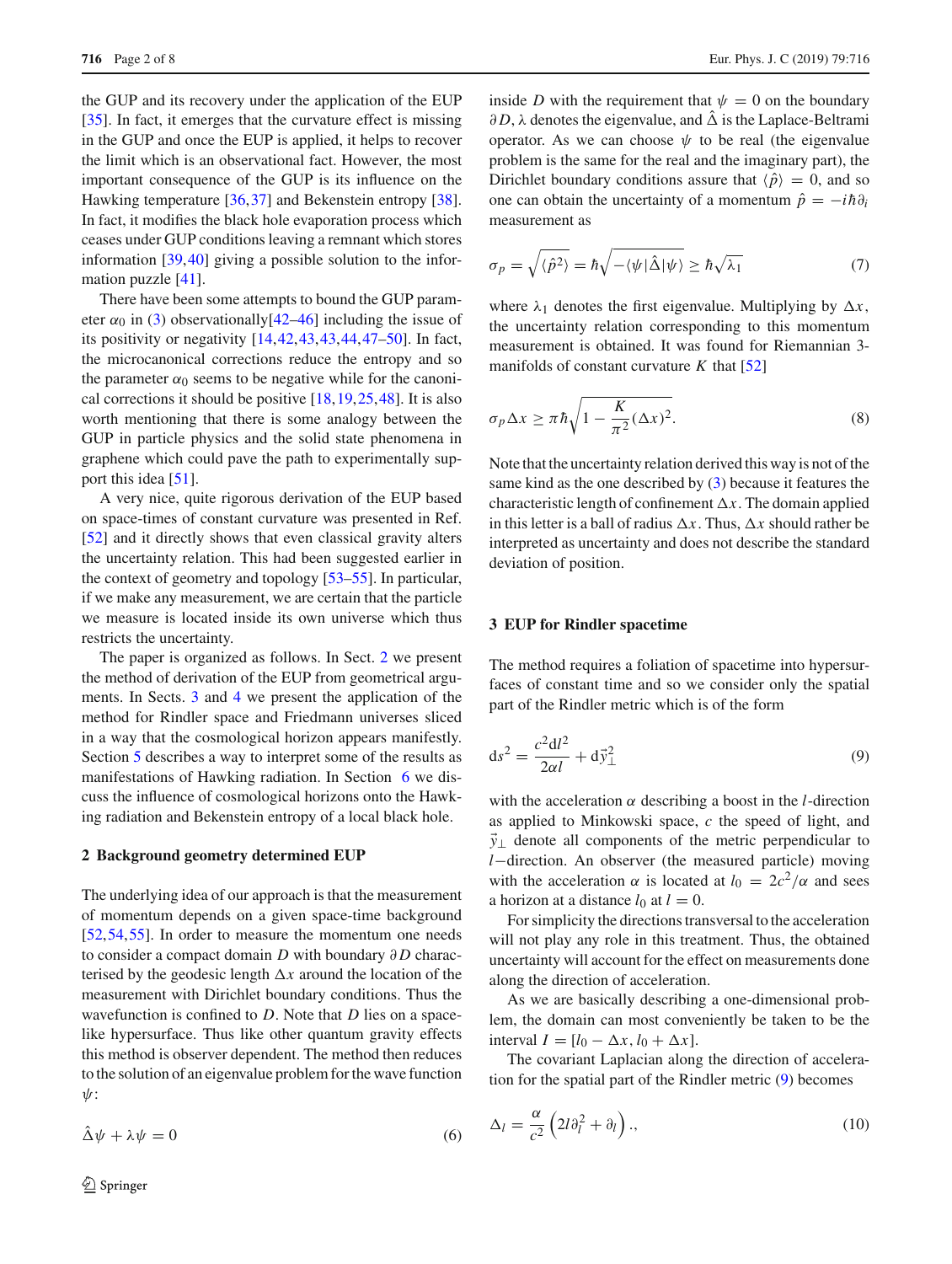so that the eigenvalue problem reads

$$
l\psi_l'' + \frac{\psi_l'}{2} + \tilde{\lambda}\psi_l = 0,\tag{11}
$$

where  $\psi_l$  stands for the part of the wave-function along the direction of acceleration, a prime denotes the derivative with respect to *l*, and  $\tilde{\lambda} = 2\lambda c^2/\alpha$ . The differential Eq. [\(11\)](#page-2-1) has the general solution

$$
\psi_l = c_1 \left[ \cos \left( 2 \sqrt{\tilde{\lambda} l} \right) + c_2 \sin \left( 2 \sqrt{\tilde{\lambda} l} \right) \right],\tag{12}
$$

with  $c_1$ ,  $c_2$  being constants. The constant  $c_2$  and the eigenvalue  $\lambda$  can be determined using the Dirichlet boundary conditions giving

$$
\cos\left(a\sqrt{\tilde{\lambda}}\right) + c_2 \sin\left(a\sqrt{\tilde{\lambda}}\right) = 0,\tag{13}
$$

$$
\cos\left[ (a+\delta)\sqrt{\tilde{\lambda}} \right] + c_2 \sin\left[ (a+\delta)\sqrt{\tilde{\lambda}} \right] = 0, \tag{14}
$$

where we have defined

$$
a = \sqrt{2c^2/\alpha - \Delta x}, \ a + \delta = \sqrt{2c^2/\alpha + \Delta x}.
$$
 (15)

Solving  $(13)$  for  $c_2$  and plugging the result into  $(14)$  one obtains that

$$
\sin\left[ (a+\delta)\sqrt{\tilde{\lambda}} - a\sqrt{\tilde{\lambda}} \right] = \sin\left(\delta\sqrt{\tilde{\lambda}}\right) = 0,\tag{16}
$$

which is fulfilled, if the eigenvalues are given by

$$
\lambda_n = n^2 \pi^2 \frac{\alpha}{2c^2 \delta^2}.
$$
\n(17)

Using [\(7\)](#page-1-3) and [\(17\)](#page-2-4), the EUP for Rindler spacetime reads

$$
\sigma_p \Delta x \ge \pi \hbar \frac{\frac{\alpha \Delta x}{2c^2}}{\sqrt{1 + \frac{\alpha \Delta x}{2c^2}} - \sqrt{1 - \frac{\alpha \Delta x}{2c^2}}},\tag{18}
$$

which is an exact formula plotted in Fig. [1.](#page-2-5) While looking at the formula  $(18)$  it is worth noticing that the uncertainty never reaches zero although it is monotonically decreasing with increasing  $\Delta x$  and it features a minimum value of  $1/\sqrt{2}$ in units of  $\hbar/2$  where  $\Delta x = l_0$ . Finally, for the sake of comparison with the common form of the EUP (presented for example in Ref. [\[17](#page-6-34)]), one can Taylor expand [\(18\)](#page-2-6) for small values of  $\alpha \Delta x/(2c^2)$  to get

$$
\sigma_p \Delta x \gtrsim \pi \hbar \left( 1 - \frac{\alpha^2 (\Delta x)^2}{32c^4} + O\left[ \left( \frac{\alpha^2 (\Delta x)^2}{2c^4} \right)^2 \right] \right). \tag{19}
$$

<span id="page-2-1"></span>

<span id="page-2-5"></span><span id="page-2-2"></span>**Fig. 1** The Extended Uncertainty Principle [\(18\)](#page-2-6) for accelerated observers in terms of the rescaled position uncertainty in units of  $\pi \hbar$ . In these units the uncertainty approaches a minimum value of  $1/\sqrt{2}$ 

#### <span id="page-2-3"></span><span id="page-2-0"></span>**4 EUP for Friedmann spacetime**

In this section we consider Friedmann universe with hypersurfaces of constant Schwarzschild-like time (in deSitter/ anti-deSitter space this slicing corresponds to static coordinates). The corresponding spatial metric becomes

<span id="page-2-7"></span>
$$
ds^{2} = \frac{dr^{2}}{A(r, t_{0})} + r^{2} d\Omega^{2},
$$
\n(20)

where

<span id="page-2-4"></span>
$$
A(r, t_0) = 1 - \frac{r^2}{r_H^2(r, t_0)}
$$
\n(21)

with the apparent horizon

<span id="page-2-6"></span>
$$
r_H^2 = \frac{c^2}{H^2 + \frac{Kc^2}{a^2}},\tag{22}
$$

the Hubble-parameter  $H$ , the scale factor  $a$ , the curvature index  $K$ , and the metric of the two sphere  $d\Omega$ . Note that in this approach the homogeneity of the universe is broken, putting an observer at the center of symmetry. Now, the universe is isotropic, though with respect to just one point, and not with respect to every point as it happens in maximally symmetric spaces.

Matching the spherical symmetry of the metric, the domain to which the wave function is restricted is a geodesic ball  $B_{\Delta x}$  of radius  $\Delta x$  around the origin. The covariant Laplacian along the radial direction for any spherically symmetric metric of the form [\(20\)](#page-2-7) reads

<span id="page-2-8"></span>
$$
\Delta_r = A(r)\partial_r^2 + \left[\frac{2A(r)}{r} + \frac{A'(r)}{2}\right]\partial_r.
$$
 (23)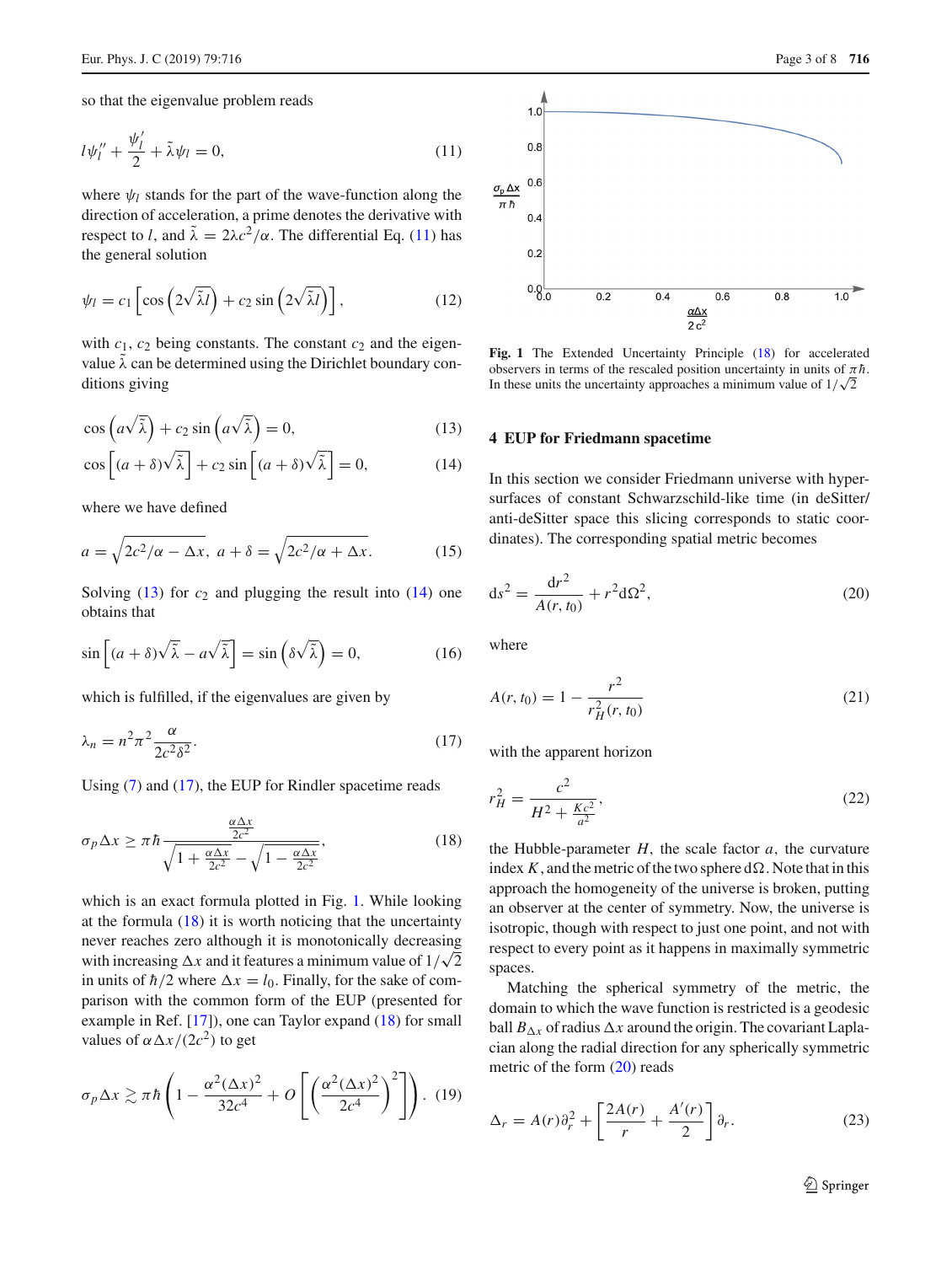Correspondingly, the radial eigenvalue problem becomes

$$
(1 - \hat{r}^2)\psi_{\hat{r}}'' + \left(\frac{2}{\hat{r}} - 3\hat{r}\right)\psi_{\hat{r}}' + \tilde{\lambda}\psi_{\hat{r}} = 0, \tag{24}
$$

where  $\psi_{\hat{r}}$  stands for the part of the wave-function along the rescaled radial coordinate  $\hat{r} = r/r_H$  and  $\tilde{\lambda} = r_H^2 \lambda$ . The differential Eq. [\(24\)](#page-3-2) has the general solution

$$
\psi_{\hat{r}} = \frac{\sqrt[4]{1-\hat{r}}}{\hat{r}} \left[ c_1 P_a^{\frac{1}{2}}(\hat{r}) + c_2 Q_a^{\frac{1}{2}}(\hat{r}) \right],\tag{25}
$$

where *P* and *Q* are associated Legendre polynomials of the 1<sup>st</sup> and the 2<sup>nd</sup> kind, and we defined  $a = \sqrt{1 + \tilde{\lambda}} - 1/2$ . Taking into account the Dirichlet boundary conditions, we obtain the relations

$$
c_1 P_a^{\frac{1}{2}}(0) + c_2 Q_a^{\frac{1}{2}}(0) = 0,
$$
\n(26)

$$
c_1 P_a^{\frac{1}{2}}(\Delta \hat{x}) + c_2 Q_a^{\frac{1}{2}}(\Delta \hat{x}) = 0,
$$
\n(27)

where  $\Delta \hat{x} = \Delta x / r_H$ . Solving [\(26\)](#page-3-3) for  $c_2$  and plugging into [\(27\)](#page-3-4), we obtain the condition

$$
P_a^{\frac{1}{2}}(0)Q_a^{\frac{1}{2}}(\Delta \hat{x}) - P_a^{\frac{1}{2}}(\Delta \hat{x})Q_a^{\frac{1}{2}}(0) = 0,
$$
 (28)

which after using the definition of  $\tilde{\lambda}$ , yields the EUP for the Friedmann spacetime

$$
\sigma_p \Delta x \ge \hbar \frac{\Delta x}{r_H} \sqrt{\left(\frac{\pi}{2 \arctan f(\Delta x) - \pi/2}\right)^2 - 1},\tag{29}
$$

where

$$
f(\Delta x) = \sqrt{\frac{1 - \Delta x / r_H}{1 + \Delta x / r_H}}.\tag{30}
$$

The plot of [\(29\)](#page-3-5) can be seen in Fig. [2.](#page-3-6) Expanding [\(29\)](#page-3-5) for small values of  $\Delta x / r_H$  gives the standard form of such an **EUP** 

$$
\sigma_p \Delta x \gtrsim \pi \hbar \left( 1 - \frac{3 + \pi^2}{6\pi^2} \frac{(\Delta x)^2}{r_H^2} + O\left[ (\Delta x / r_H)^4 \right] \right). \tag{31}
$$

## <span id="page-3-0"></span>**5 Relation to Hawking radiation**

The global minimum of momentum uncertainty entails an interesting implication. As we can assign the temperature

$$
T_{\sigma_p} = \frac{\sigma_p c}{k_B} \tag{32}
$$



 $0.6$ 

 $\Delta x$  $\mathbf{L}$ 

 $10$ 

 $0.8$ 

 $0.4$ 

 $0.2$ 

 $0.8<sub>0</sub>$ 

 $\overline{0.2}$ 

<span id="page-3-2"></span> $\sigma_{\rm p} \Delta x$  $0.6$ 

 $\pi \hbar$ 

<span id="page-3-6"></span>**Fig. 2** The Extended Uncertainty Relation [\(29\)](#page-3-5) for Friedmann background with manifest horizon in terms of the rescaled position uncertainty in units of  $\pi \hbar$ . In these units the uncertainty approaches a minimum value of  $\sqrt{3}/\pi$ 

 $04$ 

<span id="page-3-4"></span><span id="page-3-3"></span>to the uncertainty of momentum, a global minimum of momentum uncertainty can be interpreted as global temperature or temperature of space-time. For the given horizons this temperature has the form

$$
T_{\sigma_p, min} = T_H \lim_{\Delta \tilde{x} \to 1} g(\Delta \tilde{x})
$$
\n(33)

<span id="page-3-5"></span>with the Hawking temperature of the respective horizons  $T_H$ ,  $\Delta \tilde{x} = \Delta x / l_0$  for Rindler and  $\Delta \tilde{x} = \Delta \tilde{x} / r_H$  for Friedmann space-time, respectively, and a function  $g(\Delta \tilde{x})$  which basically possesses a limit of the order of  $\sqrt{2}\pi^2$  for Rindler and  $2\pi/\sqrt{3}$  for Friedmann universes respectively for horizon sized uncertainties ( $\Delta \tilde{x} = 1$ ).

Thus, the existence of a minimum of the momentum uncertainty can be understood as a different manifestation of Hawking radiation.

#### <span id="page-3-1"></span>**6 Influence on black hole thermodynamics**

The temperature of a Schwarzschild black hole can be derived heuristically using the standard HUP

<span id="page-3-7"></span>
$$
\sigma_p(\Delta x) \sim \frac{\pi \hbar}{\Delta x}.\tag{34}
$$

Setting the uncertainty in position equal to the Schwarzschild radius  $r_s$  with the black hole mass *M* (in fact,  $\Delta x$  is basically the radius, so the real uncertainty is twice this value), one can relate the Hawking temperature to the standard deviation of momentum as

$$
T_H^{(0)} = \frac{c}{k_B} \frac{\sigma_p(r_s)}{4\pi^2} = \frac{c\hbar}{k_B} \frac{1}{4\pi r_s}.
$$
 (35)

 $\overline{0}$   $\overline{8}$ 

 $1.0$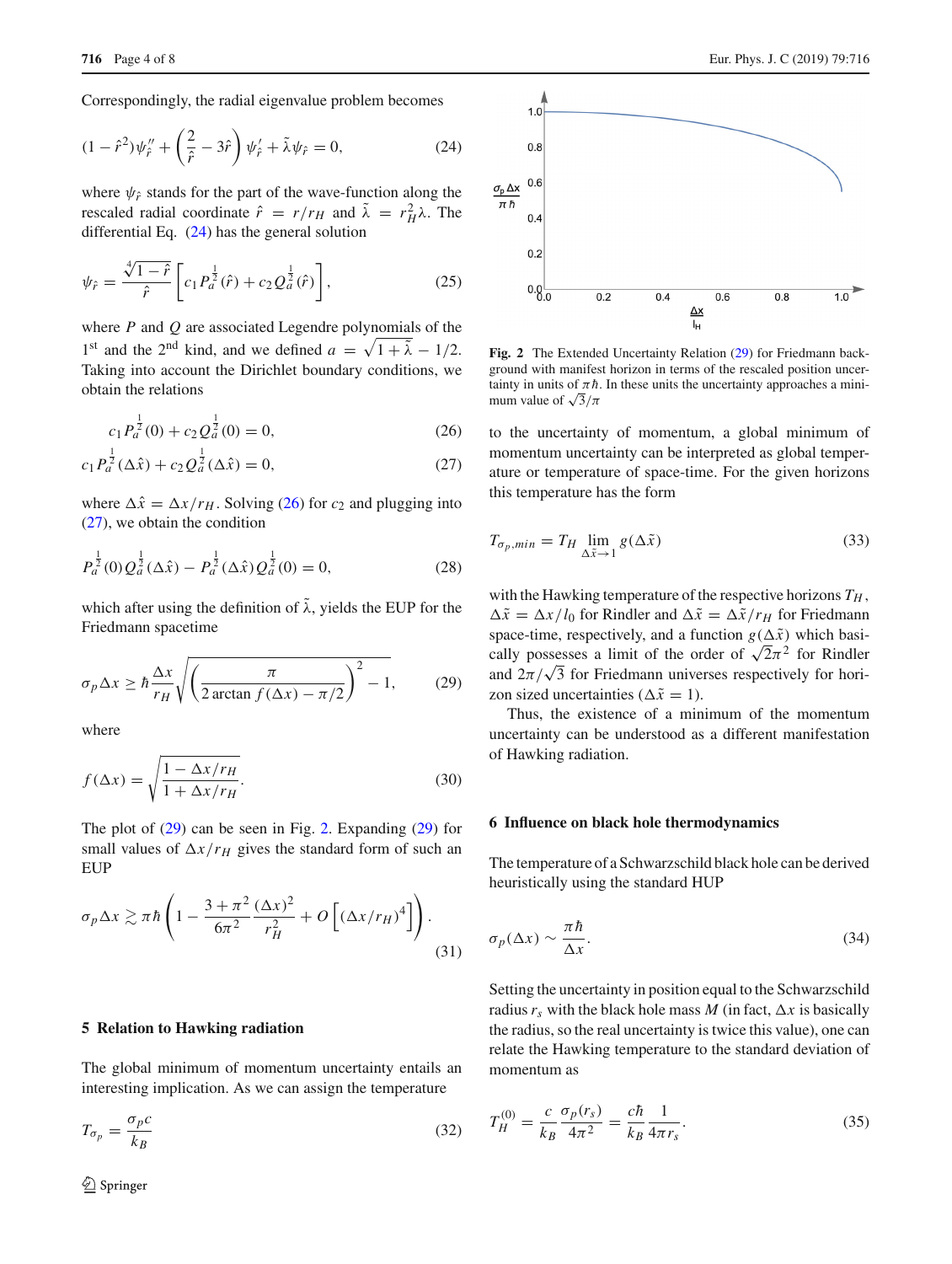Using the first law of thermodynamics

$$
\frac{\mathrm{d}S}{\mathrm{d}E} = T^{-1} \tag{36}
$$

with

$$
E = 2r_s \frac{c^4}{4G} = r_s F_{max},\qquad(37)
$$

where  $F_{max}$  is the maximum force [\[56](#page-7-4)[–58](#page-7-5)], the entropy can be integrated to give

$$
S_{BH}^{(0)} = \frac{k_B c^3}{\hbar G} \pi r_s^2 = \frac{k_B A_s}{4l_p^2}
$$
 (38)

where  $A_s$  and  $l_p$  are the area of the Schwarzschild horizon and the Planck length respectively.

Taking into account the uncertainty relations obtained in Sects. [3](#page-1-1) and [4,](#page-2-0) the departure from the standard Bekenstein entropy and Hawking temperature can be calculated. This will be done for the asymptotic form of the EUP with horizons and the exact relations [\(18\)](#page-2-6) and [\(29\)](#page-3-5) obtained above.

# 6.1 Asymptotic form

As we can conclude from the previous results [\(19\)](#page-2-8) and [\(31\)](#page-3-7), the asymptotic form of the EUP for a background space-time which contains a horizon of radius *rhor* reads

$$
\sigma_p \sim \frac{\pi \hbar}{\Delta x} \left( 1 + \beta_0 \frac{\Delta x^2}{r_{hor}^2} + O[(r_s/r_{hor})^4] \right),\tag{39}
$$

and leads to the Hawking temperature

$$
T_{H,as} = T_H^{(0)} \left( 1 + \beta_0 \frac{r_s^2}{r_{hor}^2} + O[(r_s/r_{hor})^4] \right)
$$
 (40)

which yields an entropy

$$
S_{BH,as} = \frac{\pi k_B r_{hor}^2}{\beta_0 l_p^2} \log \left( 1 + \beta_0 \frac{r_s^2}{r_{hor}^2} + O[(r_s/r_{hor})^4] \right)
$$
(41)

$$
\simeq S_{BH}^{(0)} \left( 1 - \frac{\beta_0}{2} \frac{r_s^2}{r_{hor}^2} + O[(r_s/r_{hor})^4] \right) \tag{42}
$$

$$
\simeq S_{BH}^{(0)} \left( 1 - \frac{\beta_0}{2} \frac{S_{BH}^{(0)}}{S_{hor}} + O\left[ \left( \frac{S_{BH}^{(0)}}{S_{hor}} \right)^2 \right] \right), \quad (43)
$$

where the horizon entropy of the background spacetime is equal to

$$
S_{hor} = \frac{\pi k_B r_{hor}^2}{l_p^2}.
$$
\n(44)

Recall that  $\beta_0 < 0$  for given spacetimes, so the total entropy of the black hole is increased - this is an effect of taking canonical corrections due to some thermal fluctuations [\[47](#page-6-28)– [49](#page-6-35)].

## 6.2 Rindler space

Applying the exact relation [\(18\)](#page-2-6), the Hawking temperature of an accelerated black hole reads

$$
T_{H,R} = \frac{\hbar \alpha}{8\pi c k_B} \left( \sqrt{1 + \frac{\alpha r_s}{2c^2}} - \sqrt{1 - \frac{\alpha r_s}{2c^2}} \right)^{-1}
$$
(45)

which leads to the entropy

$$
S_{BH,R} = \frac{16\pi k_B}{3l_p^2} \frac{c^4}{\alpha^2} \left[ \left( 1 + \frac{\alpha r_s}{2c^2} \right)^{3/2} + \left( 1 - \frac{\alpha r_s}{2c^2} \right)^{3/2} \right] + S_0
$$
\n(46)

with the integration constant S<sub>0</sub>

$$
S_0 = -\frac{32\pi k_B}{3l_p^2} \frac{c^4}{\alpha^2} \tag{47}
$$

chosen for proper normalization  $(S_{BH,R}(r_s = 0) = 0)$ . Thus, the entropy becomes

$$
S_{BH,R} = \frac{16\pi k_B}{3l_p^2} \frac{c^4}{\alpha^2} \left[ \left( 1 + \frac{\alpha r_s}{2c^2} \right)^{3/2} + \left( 1 - \frac{\alpha r_s}{2c^2} \right)^{3/2} - 2 \right].
$$
\n(48)

This entropy change encodes the entire non-perturbative influence of the Rindler horizon on an accelerated black hole. For small black holes  $(\alpha r_s/2c^2 \ll 1)$  this result can be expanded to yield

$$
S_{BH,R} \simeq S_{BH}^{(0)} \left( 1 + \frac{S_{BH}^{(0)}}{16S_R} + O\left[ \left( S_{BH}^0 / S_R \right)^2 \right] \right) \tag{49}
$$

with the entropy of the Rindler horizon  $S_R$  which is, of course, the result for the calculation in the asymptotic form.

Plots of the corresponding altered Hawking temperature and Bekenstein entropy are shown in Figs. [3](#page-5-0) and [4,](#page-5-1) respectively. As stated above, the presence of a Rindler horizon decreases the temperature of a black hole thus increasing its entropy. This effect is maximal when one uses the exact formulas.

#### 6.3 Friedmann space-time

Analogously, the entropy of a black hole surrounded by a Friedmann horizon can be obtained. Correspondingly, the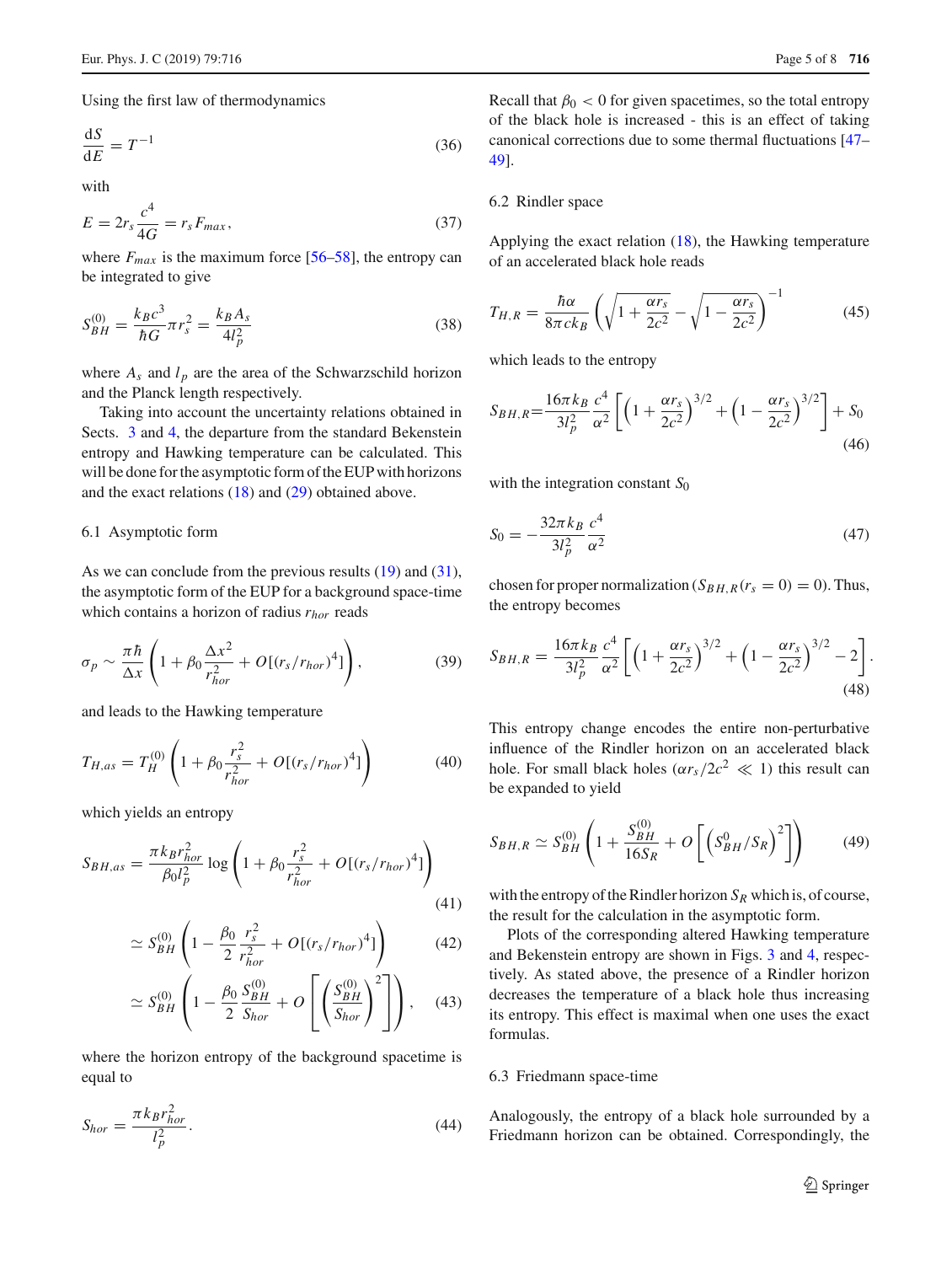

<span id="page-5-0"></span>**Fig. 3** The temperature of an accelerated black hole in units of the standard Hawking temperature as a function of the Schwarzschild horizon in units of the Rindler horizon distance  $\alpha r_s/2c^2$  for fixed acceleration  $\alpha$  in comparison to the asymptotic result



<span id="page-5-1"></span>**Fig. 4** The entropy of an accelerated black hole in units of the standard Bekenstein entropy as a function of the Schwarzschild horizon in units of the distance to the Rindler horizon  $\alpha r_s/2c^2$  for fixed acceleration  $\alpha$ in comparison to its asymptotic form

Hawking temperature becomes

$$
T_{H,F} = \frac{c\hbar}{k_B} \frac{1}{4\pi^2 r_H} \left( \sqrt{\left(\frac{\pi}{2\arctan f(r_s) - \pi/2}\right)^2 - 1} \right). \tag{50}
$$

Unfortunately, the integration of the entropy cannot be done analytically. Therefore it will be given in its integral form

$$
S_{BH,F} = \frac{2\pi^2 k_{B} r_{H}}{l_p^2} \int \frac{\mathrm{d}r_{s}}{\sqrt{\left(\frac{\pi}{2\arctan f(r_{s}) - \pi/2}\right)^2 - 1}} + S_0
$$
\n(51)

with the integration constant  $S_0$ , again, chosen in a way that  $S_{B H, F}(r_s = 0) = 0.$ 



<span id="page-5-2"></span>**Fig. 5** The Hawking temperature of a black hole surrounded by a cosmological horizon in units of the standard Hawking temperature as a function of the Schwarzschild horizon in units of the cosmological horizon distance  $r_s/r_H$  for a fixed horizon distance  $r_H$  in comparison to the asymptotic result



<span id="page-5-3"></span>**Fig. 6** The entropy of a black hole surrounded by a cosmological horizon in units of the standard Bekenstein entropy as a function of the Schwarzschild horizon in units of the distance to the cosmological horizon  $r_s/r_H$  for fixed  $r_H$  in comparison to its asymptotic form

The expansion for small  $r_s/r_H$  reads

$$
S_{BH,F} \simeq S_{BH}^{(0)} \left( 1 + \frac{3 + \pi^2}{12\pi^2} \frac{S_{BH}^{(0)}}{S_H} + O\left[ \left( S_{BH}^0 / S_H \right)^2 \right] \right),\tag{52}
$$

where the Hubble-horizon entropy  $S_H$  equals to the asymptotic result.

Plots of the modified Hawking temperature and Bekenstein entropy are shown in Figs. [5](#page-5-2) and [6](#page-5-3) respectively, where the latter was computed numerically. Analogously to the Rindler case, the presence of the horizon decreases the temperature and increases the entropy. As for the Rindler horizon, the application of the exact relation results in a considerable amplification of this effect.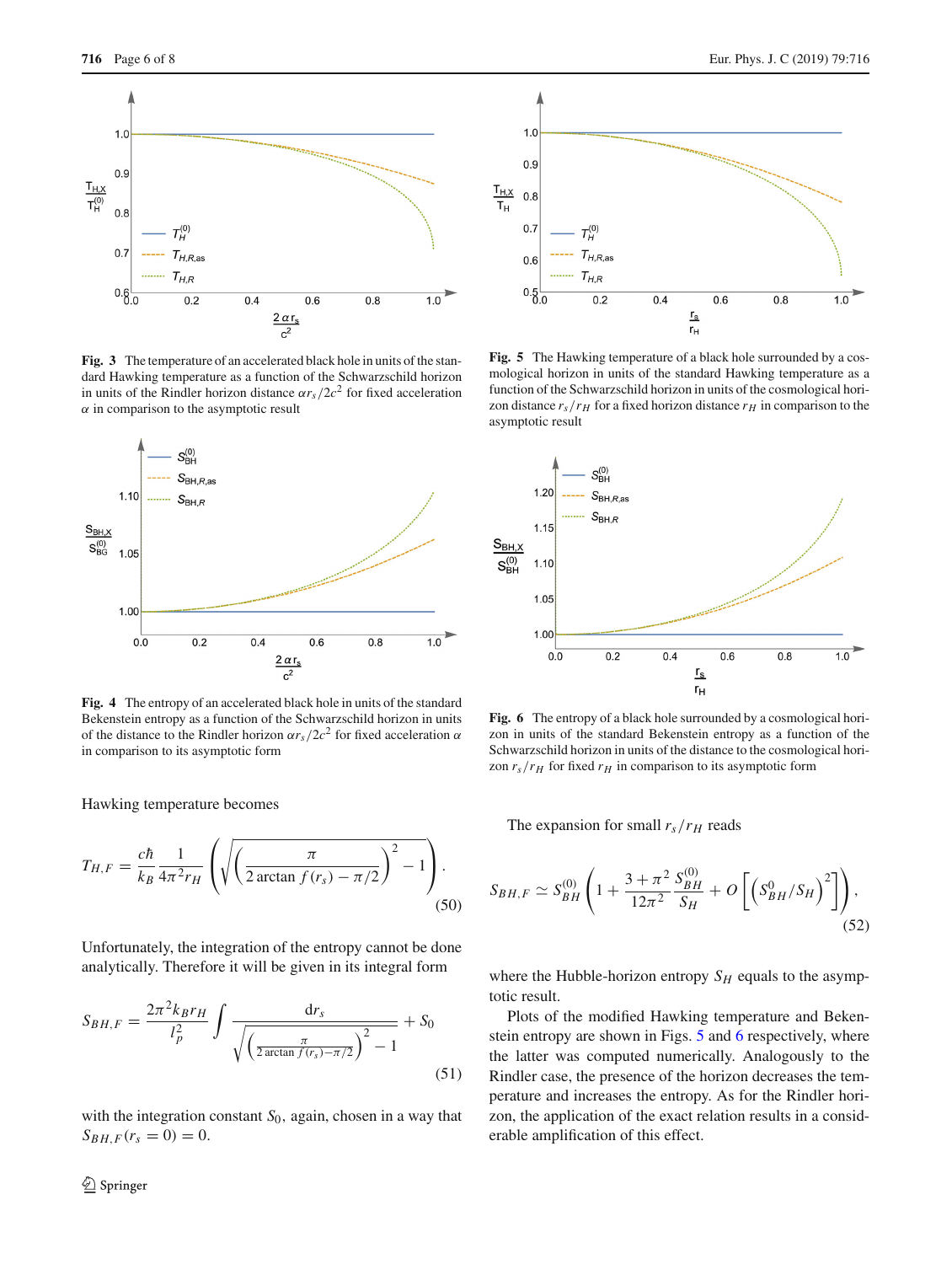## **7 Summary**

The influence of the Rindler acceleration  $\alpha$  and the cosmological horizon  $r_H$  on the uncertainty relation has been derived. The solutions recognize the horizons at  $l_0 = 2c^2/\alpha$  and  $r_H$  as maximal position uncertainties and recover the usual Heisenberg uncertainty principle for  $\alpha \to 0$  and  $r_H \to \infty$ , respectively. While crossing the horizons, the uncertainties become imaginary meaning that the position and momentum operators cease to be observables.

In general, both cases show a very similar behaviour. This indicates that maximum lengths by external horizons leave a very particular imprint on the uncertainty relation: not only does the uncertainty become imaginary, but it also does not go to zero even though it continuously decreases thus providing a natural momentum cut-off. This cut-off has values  $\sigma_p \geq \hbar \pi \alpha / \sqrt{8}$  and  $\sigma_p \geq \sqrt{3} \hbar / r_H$  for Rindler and Friedmann spaces respectively. In contrast, a maximum length by topology as derived in Ref. [\[52](#page-7-0)] is given by [\(8\)](#page-1-4). For positive *K* it becomes zero before turning imaginary, so the momentum does not get restricted which is sensible because the wavelength can cover a closed universe several times without any problem.

This result implies that the existence of horizons constrains the momentum uncertainty which can be interpreted as assigning a temperature to a spacetime that contains a horizon just as it is done in terms of Hawking radiation. Consequently, the minimum momentum uncertainty is of the order of the Hawking temperature. We can then identify the presence of Hawking radiation with this particular influence on the uncertainty relation thus understanding the latter as a manifestation of the former.

Finally, the effects of Rindler and cosmological horizons on black hole thermodynamics have been analysed heuristically for the asymptotic and exact momentum uncertainties derived before thereby showing that the temperature is decreasing while the entropy is increasing. In particular, the application of exact solutions yields a considerable amplification of this effect.

**Acknowledgements** MPD appreciates the discussions with Ana Alonso-Serrano and Hussain Gohar. FW thanks for useful hints by Samuel Barroso-Bellido.

**Data Availability Statement** This manuscript has no associated data or the data will not be deposited. [Authors' comment:The focus of this paper is only on theoretical aspects of the problem.]

**Open Access** This article is distributed under the terms of the Creative Commons Attribution 4.0 International License [\(http://creativecomm](http://creativecommons.org/licenses/by/4.0/) [ons.org/licenses/by/4.0/\)](http://creativecommons.org/licenses/by/4.0/), which permits unrestricted use, distribution, and reproduction in any medium, provided you give appropriate credit to the original author(s) and the source, provide a link to the Creative Commons license, and indicate if changes were made. Funded by SCOAP<sup>3</sup>.

## **References**

- <span id="page-6-0"></span>1. D. Amati, M. Ciafaloni, G. Veneziano, Phys. Lett. B **197**, 81 (1987)
- 2. D.J. Gross, P.F. Mende, Phys. Lett. B **197**, 129 (1987)
- 3. D. Amati, M. Ciafaloni, G. Veneziano, Phys. Lett. B **216**, 41 (1989)
- 4. K. Konishi, G. Paffuti, P. Provero, Phys. Lett. B **234**, 276 (1990)
- <span id="page-6-1"></span>5. A. Kempf, G. Mangano, R.B. Mann, Phys. Rev. D **52**, 1108 (1995)
- <span id="page-6-2"></span>6. C. Rovelli, Phys. Rev. Lett. **77**, 3288 (1996)
- <span id="page-6-3"></span>7. K.A. Meissner, Class. Quantum Gravity **21**, 5245 (2004)
- <span id="page-6-4"></span>8. M. Maggiore, Phys. Lett. B **304**, 65 (1993)
- 9. M. Maggiore, Phys. Rev. D **49**, 5182 (1994)
- 10. A.N. Tawfik, A.M. Diab, Int. J. Mod. Phys. D **23**, 1430025 (2014)
- 11. A.N. Tawfik, A.M. Diab, Int. J. Mod. Phys. A **30**, 1550059 (2015)
- 12. S. Ghosh, Class. Quantum Gravity **31**, 025025 (2014)
- 13. L. Perivolaropoulos, Phys. Rev. D **95**, 103523 (2017)
- <span id="page-6-25"></span>14. R.J. Adler, P. Chen, D.I. Santiago, Gen. Relat. Gravity **33**, 2101 (2001)
- 15. X. Calmet, M. Graesser, S.D.H. Hsu, Phys. Rev. Lett. **93**, 211101 (2004)
- 16. X. Calmet, M. Graesser, S.D.H. Hsu, Int. J. Mod. Phys. D **14**, 2195 (2005)
- <span id="page-6-34"></span>17. S. Hossenfelder, Living Rev. Relat. **16**, 2 (2013)
- <span id="page-6-30"></span>18. A. Alonso-Serrano, M.P. D¸abrowski, H. Gohar, Phys. Rev. D **97**, 044029 (2018)
- <span id="page-6-31"></span>19. A. Alonso-Serrano, M.P. Dąbrowski, H. Gohar, Int. J. Mod. Phys. D **27**, 1847028 (2018)
- <span id="page-6-5"></span>20. F. Scardigli, M. Blasone, G. Luciano, R. Casadio, Eur. Phys. J. C **78**, 728 (2018)
- <span id="page-6-6"></span>21. S. Mignemi, Mod. Phys. Lett. A **25**, 1697 (2010)
- 22. R.N. Costa Pilho, J.P.M. Braga, J.H.S. Lira, J.S. Anrade, Phys. Lett. B **755**, 367 (2016)
- 23. J.R. Mureika, Phys. Lett. B **789**, 88 (2019)
- <span id="page-6-7"></span>24. T. Zhu, J.-R. Ren, M.-F. Li, [arXiv:0811.0212](http://arxiv.org/abs/0811.0212)
- <span id="page-6-8"></span>25. R.J. Adler, D.I. Santiago, Mod. Phys. Lett. A **14**, 1371 (1999)
- <span id="page-6-12"></span>26. C. Bambi, F.R. Urban, Class. Quantum Gravity **25**, 095006 (2008)
- 27. M.-I. Park, Phys. Lett. B **659**, 698 (2008)
- 28. B. Bolen, M. Cavaglia, Gen. Relat. Gravity **37**, 1255 (2005)
- <span id="page-6-9"></span>29. T. Zhu, J.-R. Ren, M.-F. Li, Phys. Lett. B **674**, 204 (2009)
- <span id="page-6-10"></span>30. D. Kothawala, Phys. Rev. D **88**, 104029 (2013)
- <span id="page-6-11"></span>31. T. Padmanabhan, S. Chakraborty, D. Kothawala, Gen. Relat. Gravitity **48**, 55 (2016)
- <span id="page-6-13"></span>32. M.B. Green, J.H. Schwarz, E. Witten, *Superstring Theory* (Cambridge University Press, Cambridge, 1987)
- <span id="page-6-14"></span>33. M. Artymowski, J. Mielczarek, [arXiv:1806.03924](http://arxiv.org/abs/1806.03924)
- <span id="page-6-15"></span>34. R. Rashidi, Ann. Phys. (N.Y.) **374**, 434 (2016)
- <span id="page-6-16"></span>35. Y-Ch. Ong, Y. Yao, Phys. Rev. D **98**, 126018 (2018)
- <span id="page-6-17"></span>36. S.W. Hawking, Nature **248**, 30 (1974)
- <span id="page-6-18"></span>37. S.W. Hawking, Commun. Math. Phys. **43**, 199 (1975)
- <span id="page-6-19"></span>38. J.D. Bekenstein, Phys. Rev. D **7**, 2333 (1973)
- <span id="page-6-20"></span>39. P. Chen, Y-Ch. Ong, D.H. Yeom, Phys. Rep. **603**, 1 (2015)
- <span id="page-6-21"></span>40. R. Banerjee, S. Ghosh, Phys. Lett. B **688**, 224 (2010)
- <span id="page-6-22"></span>41. S.B. Giddings, Phys. Rev. D **46**, 1347 (1992)
- <span id="page-6-23"></span>42. A.F. Ali, S. Das, E.C. Vagenas, Phys. Rev. D **84**, 044013 (2011)
- <span id="page-6-26"></span>43. E. C.Vagenas, S. M. Alsaleh, A. F. Ali, [arXiv:1801.03670](http://arxiv.org/abs/1801.03670) [hep-th], to appear in EPL
- <span id="page-6-27"></span>44. Z.W. Feng, S.Z. Yang b, H.L. Li, X.T. Zu, Phys. Lett. B **768**, 81 (2017)
- 45. F. Scardigli, G. Lambiase, E.C. Vagenas, Phys. Lett. B **767**, 242 (2017)
- <span id="page-6-24"></span>46. F. Scardigli, R. Casadio, Eur. Phys. J. C **75**, 425 (2015)
- <span id="page-6-28"></span>47. G. Gour, A.J.M. Medved, Class. Quantum Gravity **20**, 3307 (2003)
- <span id="page-6-32"></span>48. A.J.M. Medved, E.C. Vagenas, Phys. Rev. D **70**, 124021 (2004)
- <span id="page-6-35"></span>49. A. Chatterjee, P. Majumdar, Phys. Rev. Lett. **92**, 141301 (2004)
- <span id="page-6-29"></span>50. Y.C. Ong, J. Cosmol. Astropart. Phys. **1809**, 015 (2018)
- <span id="page-6-33"></span>51. A. Iorio, P. Pais, [arXiv:1902.00116](http://arxiv.org/abs/1902.00116) (2019)